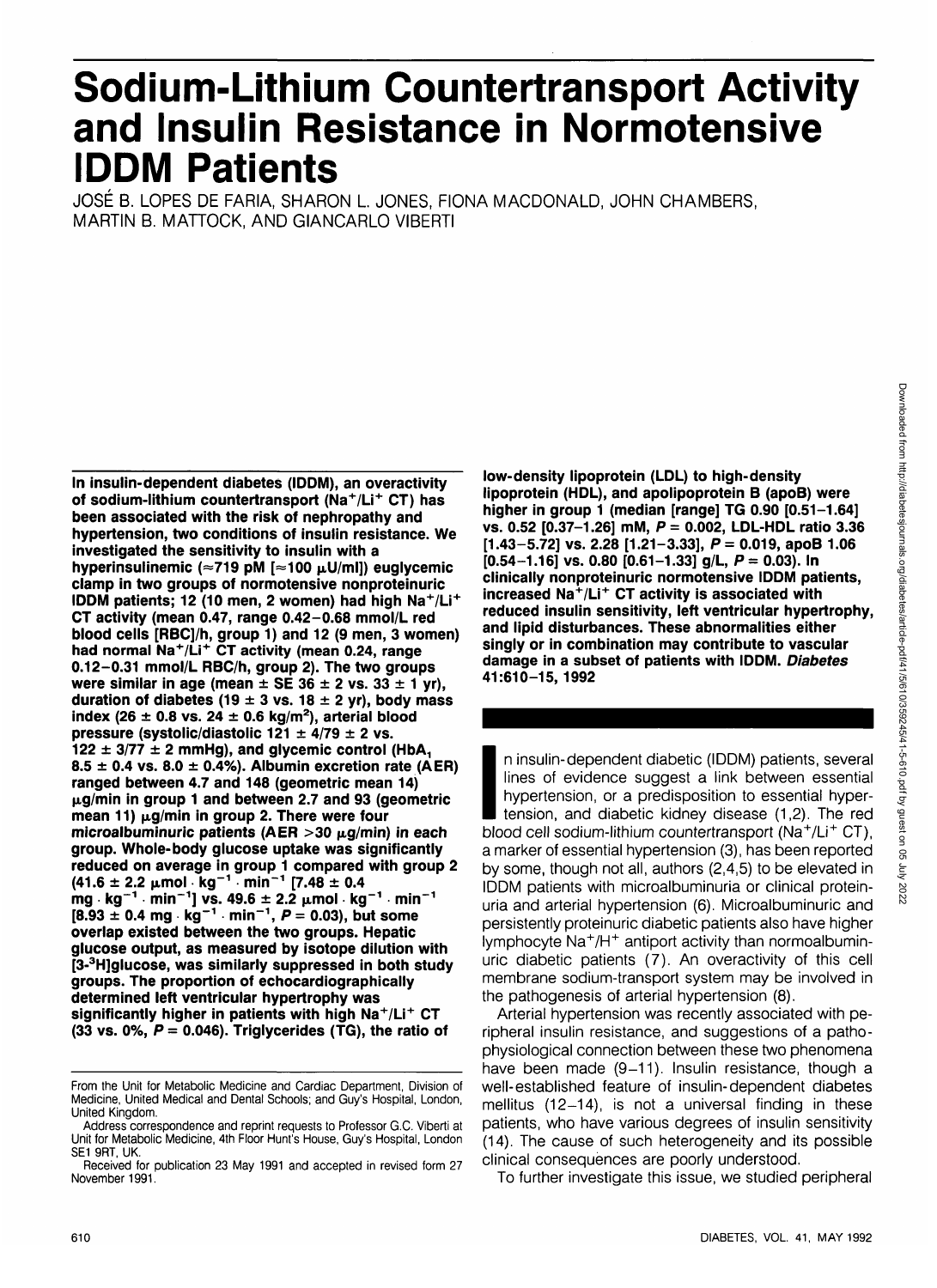TABLE 1

Clinical features of insulin-dependent diabetic patients with normal or high sodium-lithium countertransport (Na+/Li+ CT)

|                                                                                      | Patients with normal<br>$Na+/Li+$ CT | Patients with high<br>Na <sup>+</sup> /Li <sup>+</sup> CT |
|--------------------------------------------------------------------------------------|--------------------------------------|-----------------------------------------------------------|
| Sex (M/F)                                                                            | 9/3                                  | 10/2                                                      |
| Age (yr)                                                                             | $33(24-38)$                          | $36(24-50)$                                               |
| Duration of diabetes (yr)                                                            | $18(6-25)$                           | $19(6-28)$                                                |
| Body mass index $(kq/m^2)$                                                           | $24(21-29)$                          | $26(22-30)$                                               |
| Systolic blood pressure (mmHg)                                                       | 122 (106-139)                        | 121 (101-139)                                             |
| Diastolic blood pressure (mmHg)<br>Na <sup>+</sup> /Li <sup>+</sup> CT (mmol/LRBC/h) | 77 (60 - 89)<br>$0.24(0.12 - 0.31)$  | 79 (69–89)<br>$0.47(0.42 - 0.68)$                         |

Values are means with ranges in parentheses. RBC, red blood cells.

insulin sensitivity with a euglycemic insulin-clamp technique, in combination with [3-<sup>3</sup>H]glucose turnover, in normotensive nonproteinuric IDDM patients with elevated Na<sup>+</sup>/Li<sup>+</sup> CT activity, a group believed to be at risk of hypertension and renal disease (2,4,5), and compared them with similar patients with normal Na<sup>+</sup>/Li<sup>+</sup> CT activity. Furthermore, we assessed left ventricular mass to test whether left ventricular hypertrophy, which is usually found in IDDM patients with proteinuria and hypertension (15,16), was present in the patients with high Na<sup>+</sup>/Li<sup>+</sup> CT before the appearance of these clinical manifestations.

### **RESEARCH DESIGN AND METHODS**

IDDM patients were recruited from our outpatient clinic by the following criteria: no arterial hypertension (blood pressure < 140/90 mmHg), no clinical proteinuria (albumin excretion rate  $<$  150  $\mu$ g/min in at least 2 consecutive overnight collections), age between 18 and 55 yr, age at diagnosis of diabetes <31 yr, and body weight within 20% of ideal.

Twelve patients with Na<sup>+</sup>/Li<sup>+</sup> CT activity above the upper limit of normal (the normal range in our laboratory is 0.11—0.41 mmol/L red blood cells (RBC)/h measured in 35 normotensive subjects with no family history of hypertension) were matched with a group of 12 patients of similar age, sex, duration of diabetes, body mass index and blood pressure and with Na<sup>+</sup> /Li<sup>+</sup> CT in the normal range (Table 1). All patients were white and of European origin. Patients were following their diabetic weight-maintaining diet, which was similar in both groups, and taking no drugs except insulin. They had no endocrine, liver, renal, or metabolic disease, and none of the female subjects were on oral contraceptives or estrogens. The two groups had similar levels of physical activity, and no subject engaged in competitive sports. All patients were asked to avoid heavy physical exercise on the day before the study. All patients gave written consent after explanation of the nature, purpose, and potential risks of the study, which was approved by the Ethics Committee of Guy's Hospital.

Patients were admitted to a metabolic ward the evening before the study, and their evening dose of insulin was replaced by a variable i.v. infusion of insulin to maintain overnight euglycemia. Studies began at 0800 after a 10- to 12- h overnight fast. Polyethylene cannulas were inserted into an antecubital vein for infusion of 20% wt/vol glucose and into a forearm vein for infusion of

insulin and [3-<sup>3</sup>H]glucose. A wrist vein in the opposite arm was cannulated in a retrograde manner and the hand placed in a warming box (60°C) for blood sampling. Use of the hot box ensured arterialization of venous blood within 20 to 40 min (17).

Peripheral insulin sensitivity was assessed by the use of a euglycemic insulin-clamp technique as described by DeFronzo et al. (18). Briefly, a primed constant infusion of insulin (Actrapid, Novo Industri, Copenhagen) was administered at a rate of 575 pmol  $m^{-2}$  min<sup>-1</sup> (80  $mU \cdot m^{-2} \cdot min^{-1}$  for 3 h, during which the blood glucose concentration was held constant at 5 mM by variable glucose infusion rate with a Harvard pump (model 22, Harvard Apparatus, South Natick, MA). The individual controlling the glucose infusion rate was unaware of the patient's Na<sup>+</sup>/Li<sup>+</sup> CT status. Endogenous glucose production was determined by isotope dilution with [3-<sup>3</sup>H]glucose (Amersham, Aylesbury, UK), which was administered as a primed (30  $\mu$ Ci) continuous (0.3  $\mu$ Ci/min) infusion for 2 h before the start of the insulinclamp period and was continued throughout the experiment.

Before the start of the study, fasting blood samples were obtained for measurements of free insulin, creatinine, potassium, lipid profile, and glycated hemoglobin. Arterial blood pressure (phase I/V) was measured twice, at 2-min intervals, to the nearest 2 mmHg with patients supine by the same observer (JBLF) with a random zero sphygmomanometer. The mean of the two blood pressure measurements was used for calculation. During the study, blood samples were obtained every 5 min for plasma glucose determination and every 15 min for measurements of tritiated glucose specific activity and free insulin.

Echocardiograms were performed within 1 wk of the insulin clamp and were recorded and analyzed by one observer (JBC) unaware of the patient's clinical features. A phased-array system (Hewlett-Packard, 77020 A, Andover, MA) was used with a 2.5-MHz duplex probe. Sector scans with color-flow mapping were used to screen for wall motion or valvular abnormalities. Left ventricular M-mode recordings were then taken with the patient positioned carefully so that the septum was perpendicular to the ultrasound beam. Measurements of internal diameter and wall thickness of the left ventricle were made at end-diastole according to the recommen-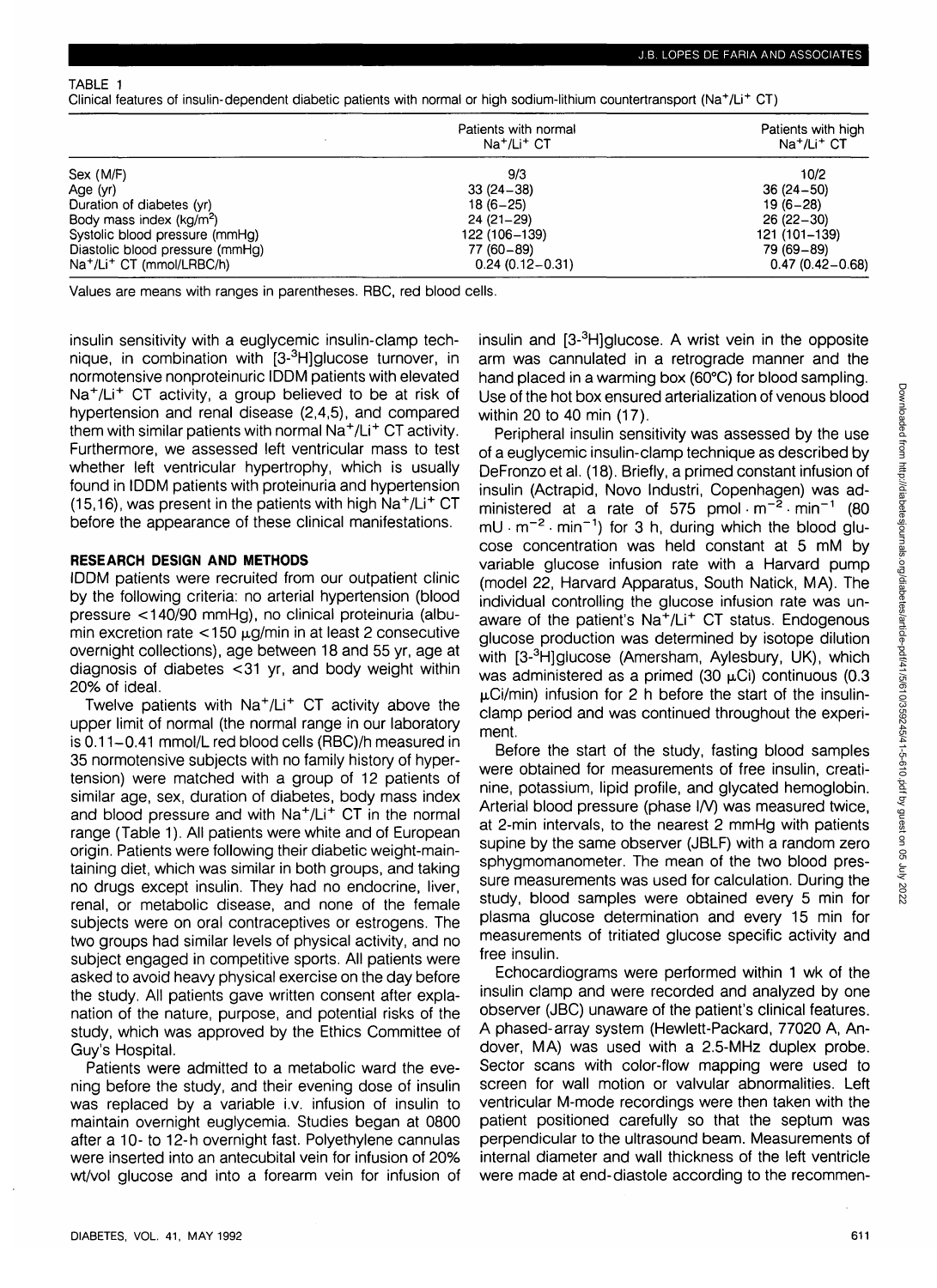#### TABLE 2

Daily insulin requirement, HbA<sub>1</sub>, plasma potassium (K<sup>+</sup>), albumin excretion rate (AER), serum creatinine, and glomerular filtration rate (GFR) in insulin-dependent diabetic patients with normal or high sodium-lithium countertransport (Na<sup>+</sup> /Li<sup>+</sup> CT)

|                                                                  | Patients with normal<br>Na <sup>+</sup> /Li <sup>+</sup> CT | Patients with high<br>Na <sup>+</sup> /Li <sup>+</sup> CT |
|------------------------------------------------------------------|-------------------------------------------------------------|-----------------------------------------------------------|
| Insulin dose $(U \cdot \text{kg}^{-1} \cdot 24 \text{ h}^{-1})$  | $0.69(0.4-1.2)$                                             | $0.69(0.4-1.1)$                                           |
| $HbA$ , $(%)$                                                    | $8.0(5.5 - 10.7)$                                           | $8.5(5.5 - 10.3)$                                         |
| $K^+$ (mM)                                                       | $4.1(3.5-5.1)$                                              | $4.0(3.4 - 4.5)$                                          |
| $AER (\mu g/min)$                                                | $11(2.7-93)$                                                | 14 (4.7–148)                                              |
| Creatinine $(\mu M)$                                             | 87 (64–108)                                                 | 88 (78–106)                                               |
| GFR (ml $\cdot$ min <sup>-1</sup> $\cdot$ 1.73 m <sup>-2</sup> ) | 121 (100-140)                                               | 117 (76–154)                                              |

Values are means with ranges in parentheses, except for AER, which are geometric means with ranges in parentheses.

dations of the American Society of Echocardiography (19).

Determinations of red blood cell Na<sup>+</sup>/Li<sup>+</sup> CT activity, albumin excretion rate, and glomerular filtration rate were made within 1-2 mo of the insulin-clamp studies.

Plasma glucose was assayed by the glucose oxidase method (Yellow Springs Glucose Analyzer, Yellow Springs Instruments, Yellow Springs, OH). Plasma free insulin was determined by radioimmunoassay as previously described (20). Glycated hemoglobin was measured by electroendosmosis (Corning Chemical, Palo Alto, CA). Urinary albumin was determined by radioimmunoassay (21). Serum concentrations of cholesterol and triglycerides were assayed by enzymatic colorimetric techniques (cholesterol oxidase/peroxidase-amidopyrine and glycerol phosphate oxidase/peroxidaseamidopyrine, Boehringer, Mannhein, Germany) with a Cobas-Bio centrifugal analyzer (Roche, Welwyn Garden City, UK). High-density lipoproteins (HDL) were separated by ultracentrifugation (22). Low-density lipoprotein (LDL) concentration was calculated with the Friedewald equation (23). Concentration of apolipoprotein B (apoB) was measured by immunoturbidimetry with a Cobas-Bio analyzer and Orion Diagnostica antiserum and reagents (Oxoid, Basingstoke, UK). Serum creatinine was measured by an automated method (Hitachi Autoanalyser, distributed by Boehringer BCL, Lewes, UK) and glomerular filtration rate by <sup>51</sup>Cr-EDTA clearance (24). Sodiumlithium countertransport activity in red blood cell was determined by the method of Canessa (3) as previously described by our laboratory (5). [3-3 H]Glucose concentrations in plasma were measured in triplicate on the supernatants of 1M perchloric acid extracts of plasma samples after the radiolabeled water was removed by evaporation. Diluted aliquots of the tracer infusates were processed in the same way to determine recovery and obtain a precise measure of the tracer infusion rate (25).

Glucose disposal rate (expressed as milligrams per kilogram per minute) was calculated over 30-min intervals as the glucose infusion rate, adjusted for deviations from the target plasma glucose level of 5 mM (18,25). At steady state, achieved during the last 30 min of each experiment, whole-body glucose uptake equals glucose disposal rate when endogenous glucose production is suppressed. The steady-state disposal rate for the last 30 min of each study was used for comparison. The equation of Steele (26) was used for calculation of glucose appearance (Ra) from the tracer data. The rate of endogenous glucose production was calculated by subtracting the glucose infusion rate from Ra. This model produces negative estimates of endogenous glucose production in the presence of high levels of insulin (27). Indeed, in our study, negative rates of endogenous glucose release were obtained during the last 30 min in both groups. These measurements were taken only to indicate that endogenous glucose output was completely suppressed, and were not used further.

Left ventricular mass was calculated with the formula of Devereux and Reichek (28): left ventricular mass (in grams) = 1.04 ([LVID + VST + PWT]<sup>3</sup> – [LVID]<sup>3</sup>) – 13.6, where LVID is left ventricular internal diameter, VST is the ventricular septal thickness, and PWT is the posterior wall thickness. This value was corrected for height because of the described association between left ventricular mass and height in control subjects (29). Left ventricular hypertrophy was defined as a value of left ventricular mass  $\geq$  2 SDs above the mean for a healthy reference group as reported by the Framingham Heart Study. The cutoff values for left ventricular hypertrophy were 143 and 102 g/m for men and women, respectively (29).

The two groups were compared with two-tailed unpaired Student's t test for normally distributed variables. Variables not normally distributed (for example, serum lipoproteins and steady-state whole-body glucose uptake) were analyzed with Mann-Whitney U test. Glucose disposal rate during the insulin-clamp study was calculated as the area under the curve (30). The Fisher exact test was used for analysis of discrete variables. P values <0.05 were considered significant. All data are mean  $\pm$  SE unless otherwise stated.

#### **RESULTS**

The two groups of patients had similar daily insulin requirements, blood glucose control, plasma potassium, albumin excretion rate, plasma creatinine, and glomerular filtration rate (Table 2). Four patients in each group had albumin excretion rate  $>30 \mu$ g/min; the rest had albumin excretion rate  $<$ 15  $\mu$ g/min. The patients with high Na<sup>+</sup> /Li<sup>+</sup> CT had significantly higher serum triglycerides (median [range] 0.90 [0.51-1.64] vs. 0.52 [0.37-1.26] mM,  $P = 0.002$ , low-density lipoprotein (LDL)high-density lipoprotein (HDL) ratio (3.36 [1.43-5.72] vs. 2.28  $[1.21-3.33]$ ,  $P = 0.019$ , and apoB (1.06  $[0.54-$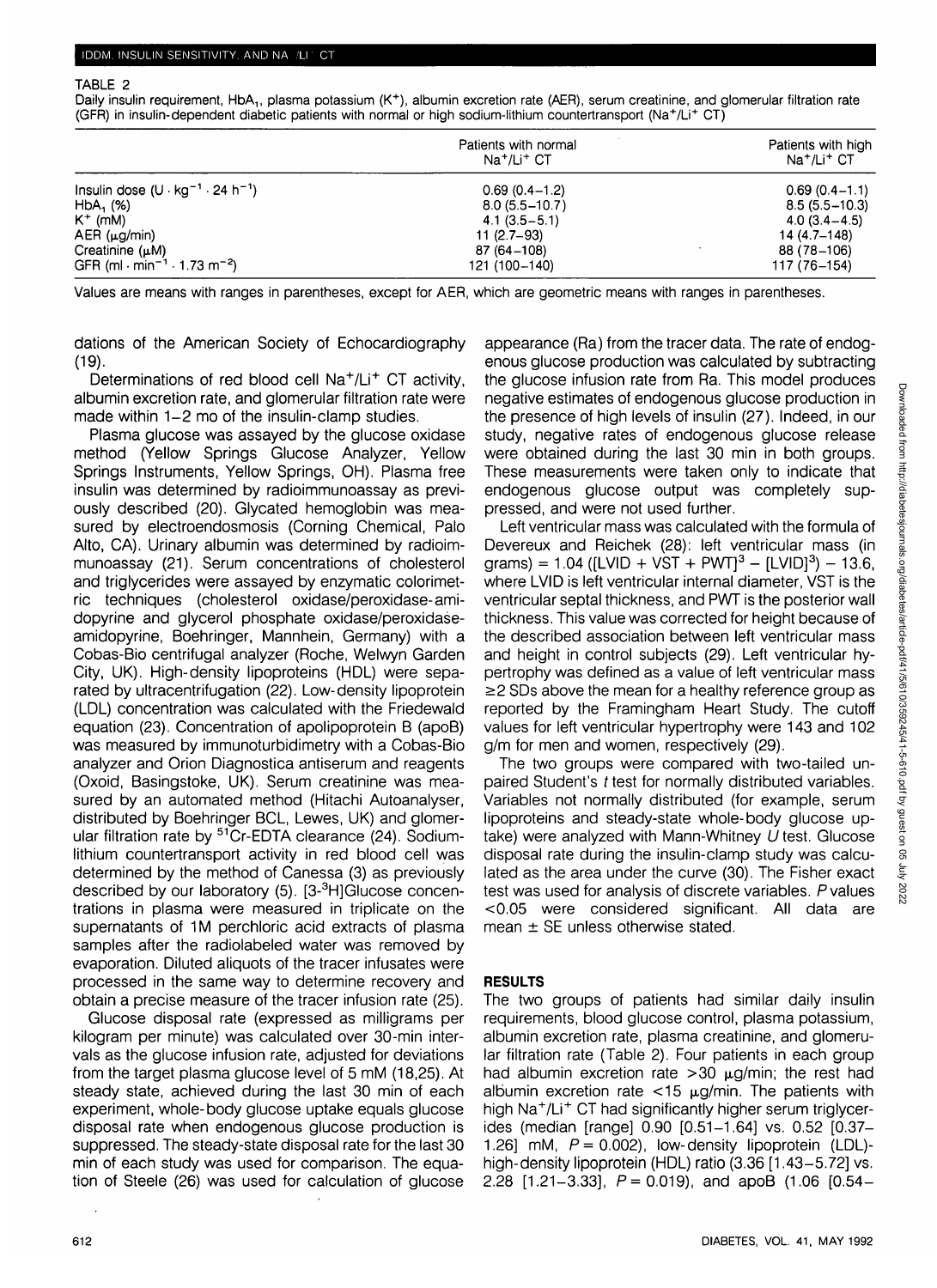

**FIG. 1. Mean ± SE plasma free Insulin (A), plasma glucose (fl), and Insulin-stimulated glucose disposal rate (C) In 12 Insulin-dependent diabetic patients with high (solid circles) and 12 Insulin-dependent diabetic patients with normal (open circles) Na<sup>+</sup> /Li<sup>+</sup> countertransport.**

1.16] vs. 0.80  $[0.61-1.33]$  g/L,  $P = 0.003$ ) than patients with normal Na<sup>+</sup>/Li<sup>+</sup> CT.

The results of the euglycemic insulin-clamp studies are given in Fig. 1. Insulin infusion promptly increased plasma free insulin levels similarly in both groups  $(763 \pm 14 \text{ pM}$   $[106 \pm 2 \text{ μU/ml}]$  vs.  $734 \pm 14 \text{ pM}$  $[102 \pm 2 \mu U/m]$ , NS). Euglycemia at 5 M, coefficient of variation 9%, was sustained throughout the studies by variable glucose-infusion rate. Mean glucose-disposal rate was significantly lower in patients with high Na<sup>+</sup>/Li<sup>+</sup> CT than in patients with normal  $\text{Na}^+/\text{Li}^+$  CT activity, starting from the 90-min time points ( $P < 0.05$ ). Wholebody glucose uptake, calculated at steady state in the last 30 min of the study, was impaired in patients with high Na<sup>+</sup> /Li<sup>+</sup> CT compared with patients with normal mg. That yet it can be more than patients with homing.<br>Na<sup>+</sup>/Li<sup>+</sup> CT (41.6 ± 2.2 umol · kg<sup>-1</sup> · min<sup>-1</sup> [7.48 ± 0.4 mg · kg<sup>-1</sup> · min<sup>-1</sup>1 vs. 49.6 ± 2.2  $\mu$ mol · kg<sup>-1</sup> · min<sup>-1</sup>  $[8.93 \pm 0.4 \text{ m}^2 \text{ m}^3 \cdot \text{m}^3 \cdot \text{m}^3]$ .  $P = 0.03$ ; Fig. 2). This difference in insulin-stimulated glucose uptake remains significant even when the microalbuminuric patients are excluded from the calculation  $(40.1 \pm 2.8)$  $\mu$ mol·kg<sup>-1</sup>·min<sup>-1</sup> [7.36 ± 0.5 mg·kg<sup>-1</sup>·min<sup>-1</sup>] vs.<br>50.5 ± 3.3 umol·kg<sup>-1</sup> min<sup>-1</sup> [9.09 ± 0.6 mg·kg<sup>-1</sup>  $50.5 \pm 3.3 \text{ \ \mu mol} \cdot \text{ kg}^{-1} \cdot \text{min}^{-1}$   $[9.09 \pm 0.6 \text{ \text{ mg} \cdot \text{kg}^{-1}]}$ min<sup>-1</sup>],  $P = 0.04$ ), suggesting that different sensitivity to insulin cannot be accounted for by this group of patients. At steady state, glucose hepatic production was suppressed similarly in both groups  $(-1.89 \pm 0.3$  and  $-1.66 \pm 0.4$  mg · kg<sup>-1</sup> · min<sup>-1</sup>, respectively). Although mean values for whole-body glucose uptake differed significantly between the two groups, there was overlap of individual values, implying some heterogeneity within the groups.



**FIG. 2. Whole-body glucose uptake during steady-state euglycemic Insulin clamp In 12 Insulin-dependent diabetic patients with normal Na<sup>+</sup> /LI<sup>+</sup> countertransport (CT; open symbols) and high Na<sup>+</sup> /LI<sup>+</sup> CT (solid symbols). Circles, normoalbuminuric patients. Diamonds, microalbuminuric patients.**

Left ventricular mass was higher in patients with high than in patients with normal  $Na^+/Li^+$  CT (105  $\pm$  31 vs.  $90 \pm 17$  g/m<sup>2</sup>), but this difference was not statistically significant ( $P = 0.15$ ). However, three men and one woman (33%) in the group with high Na<sup>+</sup>/Li<sup>+</sup> CT had left ventricular hypertrophy, whereas no patients had abnormal left ventricular mass among those with normal Na<sup>+</sup>/



**FIG. 3. Left ventricular mass In 12 Insulin-dependent diabetic patients with normal (open symbols) and high (solid symbols) Na+/LI+ countertransport (CT). Squares, female patients; Circles, male patients. Dashed and solid lines, upper limit of normal for female and male subjects, respectively. Percentage of abnormal left ventricular mass was significantly higher in patients with high Na+ /LI<sup>+</sup> CT (P = 0.046, Fisher's exact test).**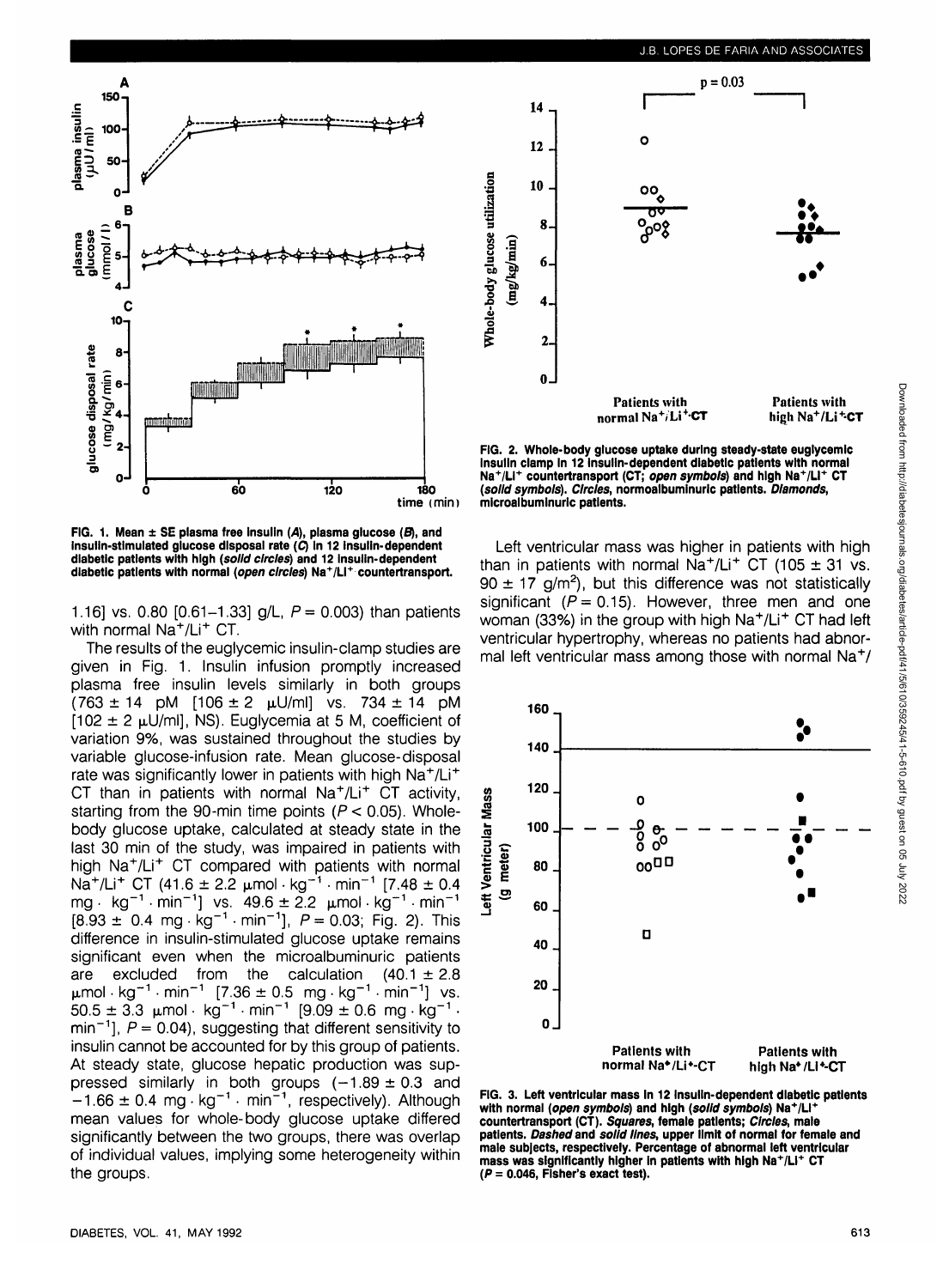Li<sup>+</sup> CT ( $P = 0.046$ , Fisher exact test; Fig. 3). Two of the four patients with ventricular hypertrophy were at the lower end of the distribution for whole-body glucose uptake, indicating greater insulin resistance.

## **DISCUSSION**

Increased rates of Na<sup>+</sup>/Li<sup>+</sup> CT and insulin resistance have been associated with essential hypertension (3,9,10). Increased Na<sup>+</sup>/Li<sup>+</sup> CT has also been found in diabetic patients with renal disease (4), and insulin resistance occurs in both IDDM and uremia (13,31). Our study demonstrates that, as a group, normotensive nonproteinuric IDDM patients with elevated Na<sup>+</sup>/Li<sup>+</sup> CT have significantly reduced peripheral sensitivity to insulin, suggesting a link between the two phenomena that predates any overt sign of organ or tissue dysfunction. Some heterogeneity, however, seems to exist within this group of patients with raised Na<sup>+</sup> /Li<sup>+</sup> CT activity.

Hyperinsulinemia, presumably resulting from insulin resistance, has been implicated in the risk for cardiovascular complications in the general population (32), and insulin sensitivity in IDDM patients is an independent factor in the progression of vascular disease (33). A relevant finding of our study is an increase in serum triglycerides, LDL-HDL ratio, and apoB in the group of diabetic patients with elevated rates of Na<sup>+</sup>/Li<sup>+</sup> CT. These lipid abnormalities, which are recognized risk factors for cardiovascular disease, could be the consequence, in our patients, of the reduced peripheral sensitivity to insulin (11). We cannot exclude, however, that higher triglycerides, as such, may contribute to the difference in insulin resistance (34,35). The cause-effect relationship between insulin resistance and changes in triglycerides in the physiological range remains to be elucidated.

Previous studies, in the general population (36,37) and in IDDM patients with various albumin excretion rates (5), consistently reported an association between Na<sup>+</sup>/Li<sup>+</sup> CT rates and lipid abnormalities. Moreover, Na<sup>+</sup>/Li<sup>+</sup> CT activity was elevated in a subgroup of patients with hypertensive renal disease (38,39) and in patients with essential hypertension at greater risk of renal and cardiovascular complications (40,41). Insulin resistance could constitute the pathophysiological basis for these phenomena. Of further importance is the finding that the patients with high Na<sup>+</sup>/Li<sup>+</sup> CT were more likely to have left ventricular hypertrophy, an independent risk factor for cardiovascular complications (42,43), in the absence of hypertension or proteinuria. That cardiac hypertrophy may precede the development of hypertension was shown in humans (43) and in the spontaneously hypertensive rat model (44,45), which also displays increased activity of smooth muscle cell Na<sup>+</sup>/H<sup>+</sup> exchanger (46) and insulin resistance (47). The processes responsible for cardiac hypertrophy could also contribute to the development of hypertrophy in the smooth muscle cells of resistance vessels and in the smooth muscle-like cells of the mesangium, leading to vascular and renal damage in a susceptible subset of IDDM patients.

Rates of Na<sup>+</sup>/Li<sup>+</sup> CT are under strong genetic control

(48,49), and their elevation in IDDM patients may identify a subgroup at higher risk of cardiovascular and renal complications. Our findings suggest that insulin resistance, possibly with ensuing hyperinsulinemia, could be one of the mechanisms for the increased susceptibility to vascular damage of this subgroup. An alternative explanation, however, is that elevated Na<sup>+</sup>/Li<sup>+</sup> CT and insulin resistance are concomitant manifestations of another disturbed mechanism that leads to vascular damage. The nature of this common mechanism can only remain speculative now, but it is of interest that enhanced cell growth and Na<sup>+</sup> /H<sup>+</sup> antiport activity is found in diabetic patients with nephropathy and high Na<sup>+</sup> /Li<sup>+</sup> CT (50). In vivo in humans, growth was reported to induce insulin resistance (12) and be associated with an increase in blood pressure (51). Hypertrophic processes of vascular and mesangial cell were strongly implicated in the pathogenesis of the renal and vascular damage (52).

In summary, in clinically nonproteinuric, normotensive IDDM patients, increased Na<sup>+</sup>/Li<sup>+</sup> CT is associated with reduced insulin sensitivity and atherogenic lipid disturbances. These abnormalities, either alone or in combination, may contribute to renal disease, vascular damage, and hypertension in a subset of IDDM patients.

## **ACKNOWLEDGMENTS**

Dr. Lopes de Faria was a visiting Research Fellow from Renal Unit, Universidade Estadual de Campinas, Sao Paulo, Brazil, with a scholarship from CNPq Brazil. This study was partially supported by the British Diabetic Association.

## **REFERENCES**

- 1. Viberti GC, Keen H, Wiseman MJ: Raised arterial pressure in parents of proteinuric insulin-dependent diabetic. Br Med J 295: 515-17, 1987
- 2. Krolewski AS, Canessa M, Warram JH, Laffee LMB, Chrislieb R, Knowler WC, Rand LI: Predisposition to hypertension and susceptibility to renal disease in insulin-dependent diabetes mellitus. N Engl J Med 318:140–45, 1988
- 3. Canessa M, Adragna N, Solomon HS, Connolly TM, Tosteson DC: Increased sodium-lithium countertransport in red cells of patients with essential hypertension. N Engl J Med 302:772-76, 1980
- 4. Mangili R, Bending JJ, Scott G, Li LK, Gupta A, Viberti GC: Increased sodium-lithium countertransport activity in red cells of patients with insulin-dependent diabetes and nephropathy. N Engl J Med 318:146-50, 1988
- 5. Jones SL, Trevisan R, Tariq T, Semplicini A, Mattock M, Walker JD, Nosadini R, Viberti GC: Sodium-lithium countertransport in microalbuminuric insulin-dependent diabetic patients. Hypertension 15: 570-75, 1990
- 6. Trevisan R, Nosadini R, Fioretto P, Semplicini A, Mozzato MG, Giorato C, Viberti GC: Arterial hypertension, cation countertransport and renal function in insulin-dependent diabetic patients (Abstract). Diabetes 38:31A, 1989
- 7. Ng LL, Simmons D, Frighi V, Garrido MC, Bomford J, Hockaday TDR: Leucocyte Na<sup>+</sup> /H<sup>+</sup> antiport activity in type 1 (insulin-dependent) diabetic patients with nephropathy. Diabetologia 33:371-77, 1990
- Ives HE: Ion transport defects and hypertension: where is the link? Hypertension 14:590-97, 1989
- 9. Ferrannini E, Buzzigoli G, Bonadonna R, Giorico MA, Oleggini M, Graziadei L, Pedrinelli R, Brandi L, Bevilacqua S: Insuiin resistance in essential hypertension. N Engl J Med 317:350-57, 1987
- 10. Shen D-C, Shieh S-M, Fuh MM-T, Wu D-A, Chen Y-DI, Reaven GM: Resistance to insulin-stimulated-glucose uptake in patients with hypertension. J Clin Endocrinol Metab 66:580-83, 1988
- 11. Reaven GM: Banting Lecture 1988: role of insulin resistance in human disease. Diabetes 37:1595-607, 1988
- 12. Amiel SA, Shrewin RS, Simonson DC, Lauritano AA, Tamborlane WV: Impaired insulin action in puberty: a contributing factor to poor